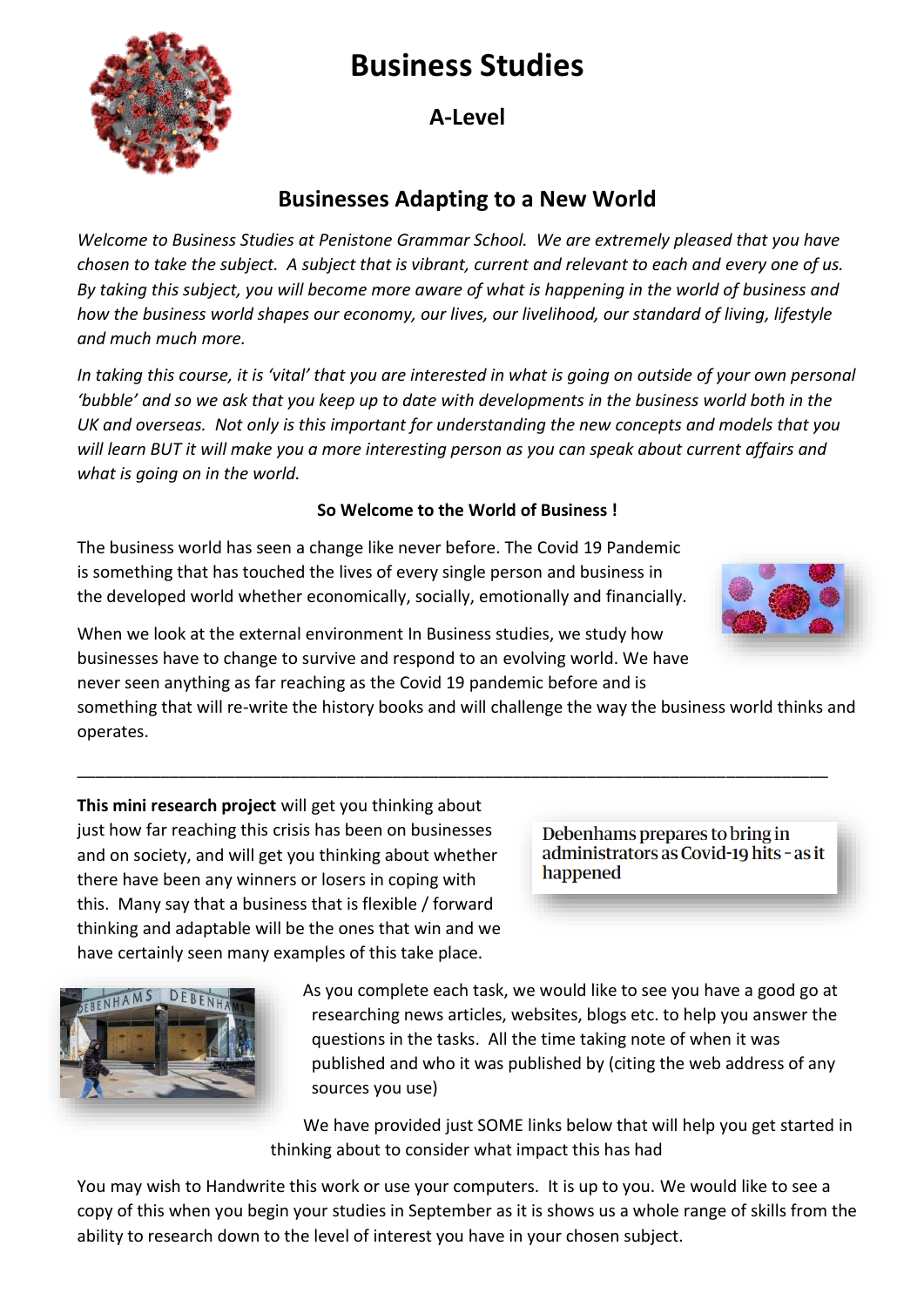### **Businesses Adapting to a New World**

# *TASK 1*  **THE WINNERS AND LOSERS**

### **TESCO – '***Panic in the Aisles'* **– CHANNEL 5**

Many believe that the Supermarket / Grocery industry has risen to the challenge of *'feeding the nation'* during this global pandemic, none more so than Tesco. However, on the run up to the lockdown the UK supermarket industry saw unprecedented demand in such as short space of time and Panic buying started. We all remember the 'Toilet Roll' saga unfold.



Fiona Phillips reveals how a *'Doomsday'* planning exercise helped the supermarket giant spring into action when the lockdown was announced.

#### **THE TASK –** <https://www.my5.tv/the-trouble-with-tesco>

**Watch the first 15 mins of this documentary** and see how Tesco was more prepared than other supermarkets ….. and answer the below questions : -

- 1. What were the main products that consumers began to purchase and stockpile?
- 2. Do you think the mainstream Media and social media were right to report the panic buying? Explain your thoughts on this.
- 3. How much more did the UK grocery shopper spend in 4 weeks?
- 4. What had happened to Tesco's Sales Turnover in this period?
- 5. How did Tesco respond to a new shortage of staff who were now self isolating? Why is this a good idea from a business perspective?
- 6. What was the problem of Tesco and other supermarkets using the technique of Just In Time stock control in a situation like this?
- 7. Explain fully what *Operation Doomsday* was all about? What did it include? What things did it implement, to deal with such a situation – from an *Operational* level to a *Marketing* level?
- 8. In your own words explain whether this preparation has helped Tesco? In what way and who has seen the benefits from this?
- 9. In what way did the Marketing team at Tesco influence customers opinion of them and their workers?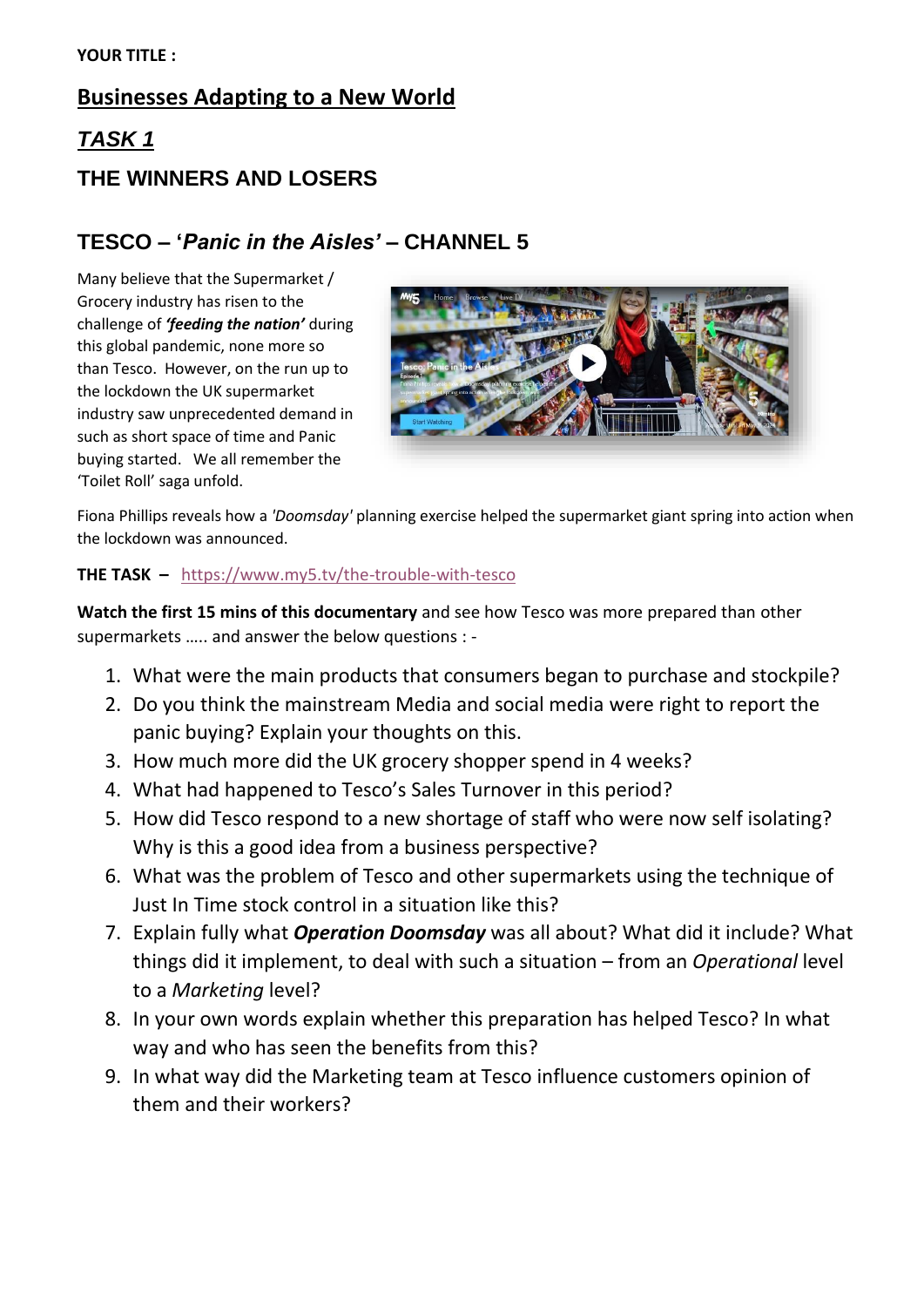#### **HELP -** Here are 2 sources that you can use to help you before you start your other tasks.

#### **Please watch both of these as they will give you an excellent starting point for your research.**

Many businesses suffering not just from a collapse in demand but also from a growing workforce shortage because of sickness and self-isolation – good examples include the Royal Mail and also the fruit and vegetable growing sector which is worries about a shortage of pickers during the crucial summer months (this is also linked to travel restrictions of people coming into the UK from eastern Europe for seasonal jobs)



[pandemic-business-impact-and-business-response](https://www.tutor2u.net/economics/reference/coronavirus-pandemic-business-impact-and-business-response)

[https://www.tutor2u.net/economics/reference/coronavirus-](https://www.tutor2u.net/economics/reference/coronavirus-pandemic-business-impact-and-business-response)



#### **YouTube – please note that BBC state that this video contains some upsetting images –**

<https://youtu.be/zYifgCkXc0c>

**Watch from the beginning up to 7min 30** 

**then 14mins – 22m 30s** 

#### **then 26m 20s - the end.**

Britain's economy has been turned upside down by the coronavirus crisis. Many companies are struggling to stay afloat, while some have found themselves swamped by unprecedented demand. Panorama follows some of the small business owners and key workers struggling through the lockdown, from the courier whose job it is to collect suspected samples of Covid-19 to the funeral director working round the clock to collect and bury the dead.

### **Task 2 - INDUSTRY WINNERS**

**2A –** Write a list of industries which you think have managed to survive well out of the lockdown? Next to each one – identify WHY you think that the particular industry has done well.

**Here are some industries you might wish to consider in your research.** 

- Airline Industry
- Hospitality Industry Bars / Pubs / Restaurants / Hotels / Cinemas / Theme parks etc etc
- Health and Beauty from hairdressers
- Clothing retail industry
- Grocery sector / Supermarkets
- Self employed
- Finance industry
- Music / Movies / Theatre / Performing Arts
- Construction industry
- Public Health Councillors / therapists / Dentists etc.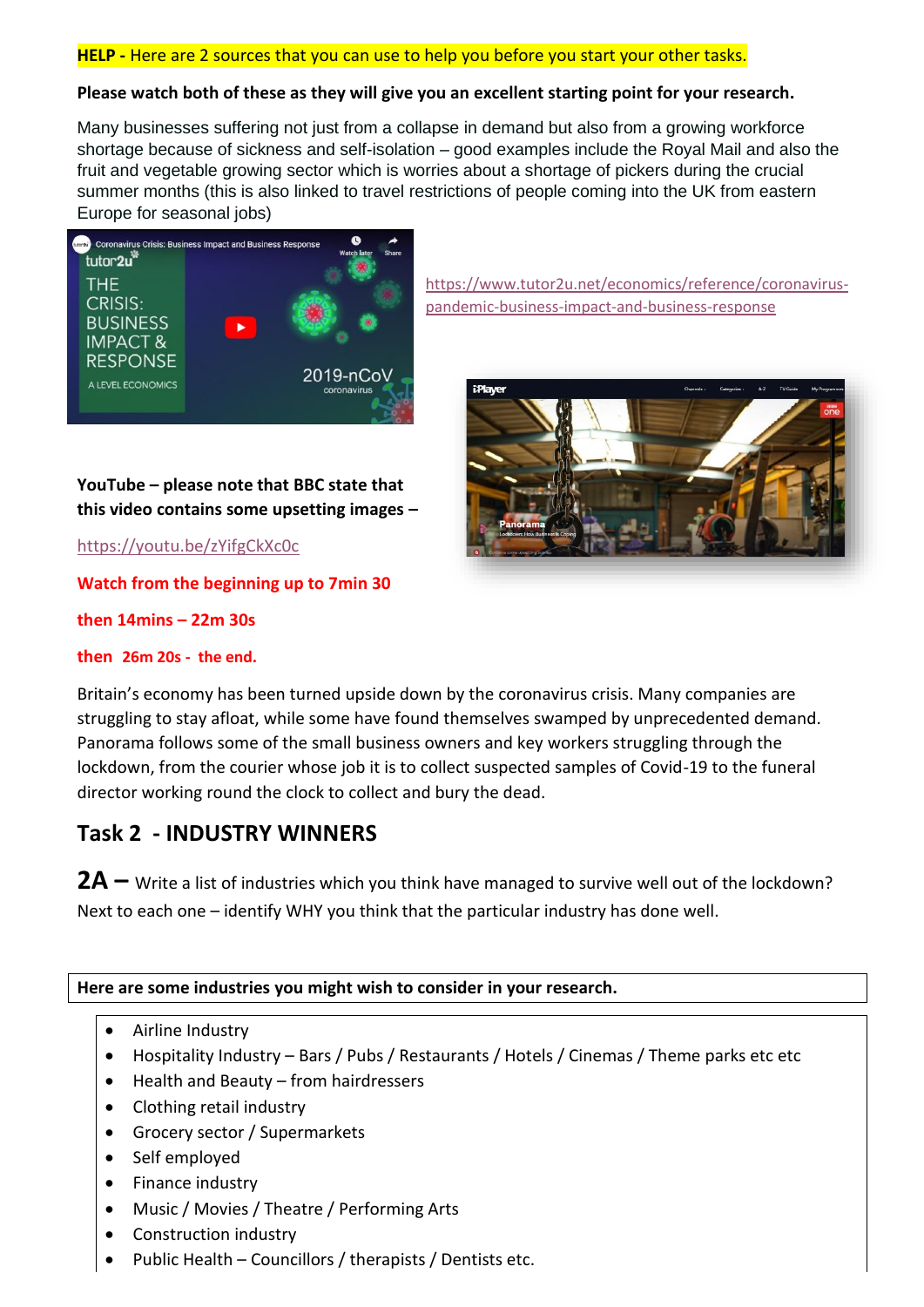- Holiday industry and Tourism
- Health and sports retail sector
- Fast food sector / Independent Takeaways
- Logistics and Delivery companies DPD / TNT / UPS / OCADO
- Motor Industry Retail and Manufacturing
- Home Improvements and DIY
- Home delivery Uber / Just Eat
- Online retailers Ebay / Amazon
- Gadgets and online gaming
- Media companies Sky Virgin Bt Apple TV Netflix Amazon prime video
- Mobile phone companies
- Mobile network companies

**2B -** Identify a **specific industry** that has done well.

Other than the Supermarket Grocery Industry, **select one of the Industries you have identified** that has seemed to have done well from the world pandemic. This may be due to the nature of the product itself OR as a result of the Governments initiatives and actions throughout the pandemic that has helped them survive and do well.

- What are the reasons that you think the industry has done well.
- Did the industry respond in a particular way? Did they change the way they did things to deal with this new crisis?

**2C -** Research **ONE BUSINESS** Winner

Select a **specific business** within that industry and look at all the ways that they have responded to the situation. Highlight some specific examples that you found – explaining what they did / how they did it and why they did it. Use research examples to support what you found.

### **Task 3 – THE INDUSTRY LOSERS**

**3A** – Write a list of industries which you think have been hit hard and struggled to survive if at all? Next to each one – identify WHY you think that the particular industry has struggled.

**3B –** Identify a **specific industry** that has been hit hard.

Now Select an Industry that has been **hit hard** from the situation. Research, find out and Explain **WHY** the whole industry has **suffered so much**. What was it in particular that meant that the industry hasn't done well?

Use specific examples and research to support your answer.

### **3C -** Research **ONE BUSINESS** loser

Select a specific business in that industry. HOW is it planning to recover from this situation now that we have a NEW NORMAL and adapt to the changes?

What are they doing or proposing that is different to how they operated before.

Check their share prices before the Pandemic hit and what it is now. Try and explain any specific reason WHY you think this has happened.